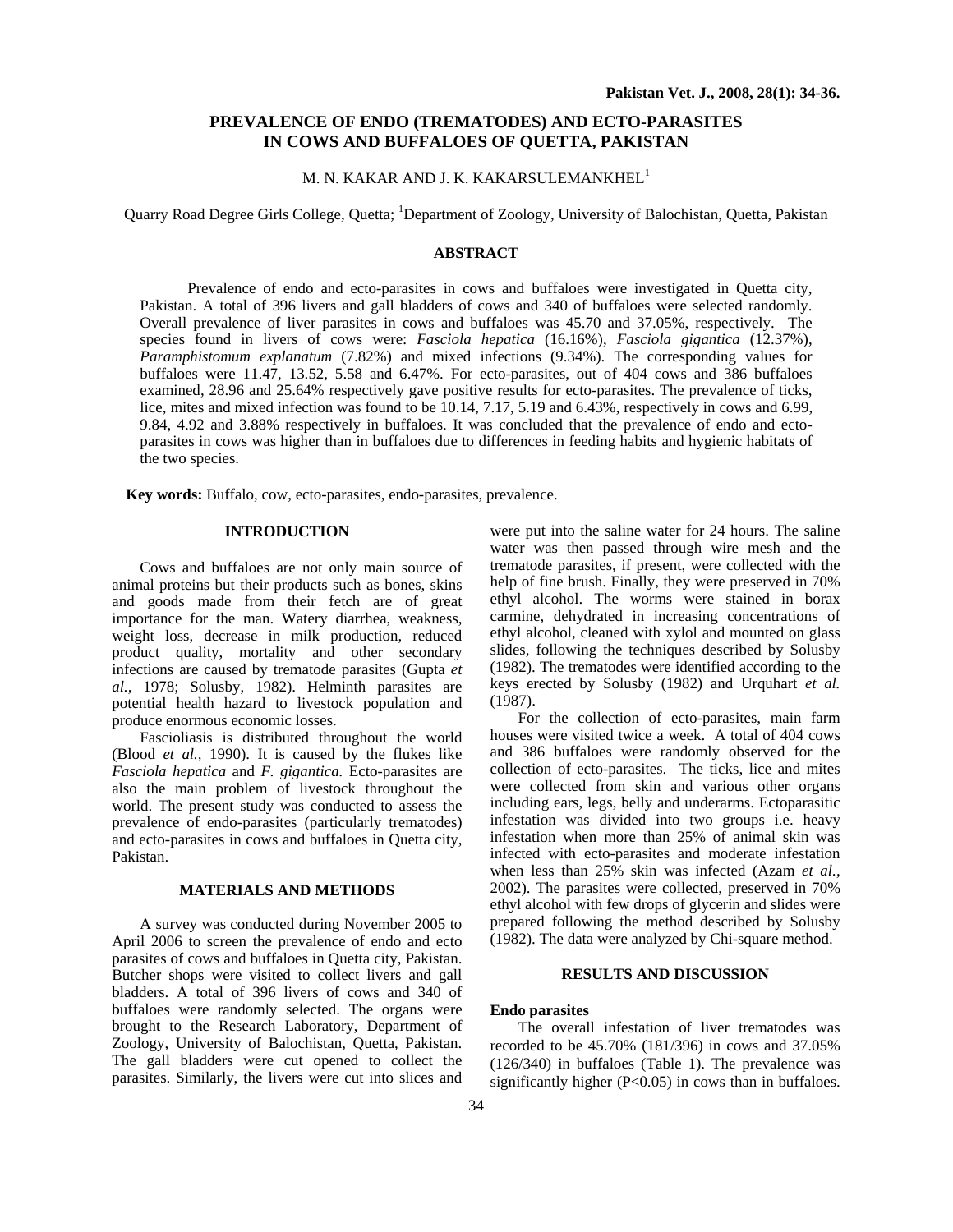| <b>Endo-parasites</b> | <b>Number of livers</b><br>infected in cows | <b>Infection</b><br>percentage in cows | <b>Number of livers</b><br>infected in buffaloes | <b>Infection percentage</b><br>in buffaloes |
|-----------------------|---------------------------------------------|----------------------------------------|--------------------------------------------------|---------------------------------------------|
| <i>F.</i> hepatica    | 64                                          | 16.16                                  | 39                                               | 11.47                                       |
| F. gigantica          | 49                                          | 12.37                                  | 46                                               | 13.52                                       |
| P. explanatum         |                                             | 7.82                                   | 19                                               | 5.58                                        |
| Mixed                 |                                             | 9.34                                   | 22                                               | 6.47                                        |
| Total                 | 81                                          | 45.70                                  | 26                                               | 37.05                                       |

**Table 1: Prevalence of various liver parasites in cows (***n***= 396) and buffaloes** *(n***=340)** 

In cows, the prevalence of *F. hepatica* was highest (16.16%), followed by *F. gigantica* (12.37%) and *P. explanatum* (7.82%). In buffaloes, highest prevalence was of *F. gigantica* (13.52%), followed by *F. hepatica* (11.47%) and the lowest prevalence was of *P. explanatum* (5.58%). Bilquees and Alam (1988) reported only 8.50% incidence of fascioliasis in buffaloes and 6.95% in cows from Karachi, Pakistan. Similarly, Sabri *et al.* (1981) observed prevalence of fascioliasis as 9.40% in buffaloes and 8.00% in cattle and Islam *et al.* (1992) reported 46.6% *F. gigantica* from water buffaloes in Bangladesh. The difference in prevalence among various studies might be due to variation in geo-climatic conditions of these areas of study.

 In the present study, the prevalence of *Paramphistomum explanatum* was found to be low both in cows (7.82%) and buffaloes (5.58%). Islam *et al.* (1992) reported 48.3% infestation rate of *Paramphistomum* species in water buffaloes in Bangladesh. This fluke was usually recovered from rumen, reticulum, duodenum, abomasum, small intestine, caecum, colon and large intestine. Paramphistomiasis is geographically widespread. Infestation of paramphistomiasis varies from 0.70 to 88.89% from place to place (Georgiev *et al.,* 1980; Gupta *et al.,* 1985; Michalski *et al.,* 1990).

In the present study, the prevalence of endoparasites was found to be higher in cows (45.70%) compared to buffaloes (37.05%). Higher prevalence in cows compared to buffaloes might be due to differences in feeding habits and hygienic habitats of the two species.

#### **Ecto parasites**

Among 404 cows, 28.96% were found to be harboring ecto-parasites, whereas 25.64% buffaloes gave a positive result (Table 2). Only 7.69% of positive cows were heavily infected, while the remaining 92.31% had moderate infestation. Among positive buffaloes, 14.14% were heavily infected and the remaining 85.86% had moderate infestation. Ectoparasites observed in the present study were ticks, lice and mites (Table 2). The prevalence of ecto-parasites was higher in cows (28.96%) compared to buffaloes (25.64) which might be due to their debriting habits.

In cows, tick infestation was 10.14% and it was only 6.99% in buffaloes. Siddiqui and Jan (1986) reported the prevalence of ticks in buffaloes as 5.26, 26.67, 10.00, 40.00 and 53.33% in Dir, Bannu, Chitral, Swat and Mardan districts, respectively. In Hangu district of NWFP, 80% of cattle population was infected with ticks (Zaman, 1997). According to Azam *et al.* (2002), low tick infestation (5.08%) was found in buffalo calves in spring season.

In the present survey, lice infestation was 7.17 and 9.84% in cows and buffaloes, respectively. Azam *et al.*  (2002) reported high lice infestation (34.75%) on buffalo calves. Hussain *et al.* (2006) reported 24% prevalence of lice on cattle and 18% on buffaloes. Manan *et al.* (2007) reported 20.4% infestation of lice on cattle and 11.3% on buffaloes in Peshawar, Pakistan.

The prevalence of mites in this survey was found to be 5.19 and 4.92% in cows and buffaloes, respectively. Rizwan *et al.* (1995) reported 7.0% incidence of mites in calves from Faisalabad. Azam *et al.* (2002) also reported low mite infestation (11.86%) in buffalo calves.

The infestation rate of ticks (10.14%) in cows was higher compared to lice (7.17%) and mites (5.19%). In buffaloes, prevalence of lice (9.84%) was the highest, followed by ticks (6.99%) and mites (4.92%). In buffaloes, higher prevalence of lice and lower prevalence of ticks might be due to its aquatic habits.

**Table 2: Prevalence of ecto- parasites in cows**  $(n = 404)$  **and buffaloes**  $(n = 386)$ 

| Ecto-    | <b>Number of cows</b> | <b>Infection percentage</b> | <b>Number of buffaloes</b> | <b>Infection percentage</b> |
|----------|-----------------------|-----------------------------|----------------------------|-----------------------------|
| parasite | infected              | in cows                     | infected                   | in buffaloes                |
| Ticks    | 41                    | 10.14                       |                            | 6.99                        |
| Lice     | 29                    | 7.17                        | 38                         | 9.84                        |
| Mites    |                       | 5.19                        | 19                         | 4.92                        |
| Mixed    | 26                    | 6.43                        | 15                         | 3.88                        |
| Total    |                       | 28.96                       | 99                         | 25.64                       |